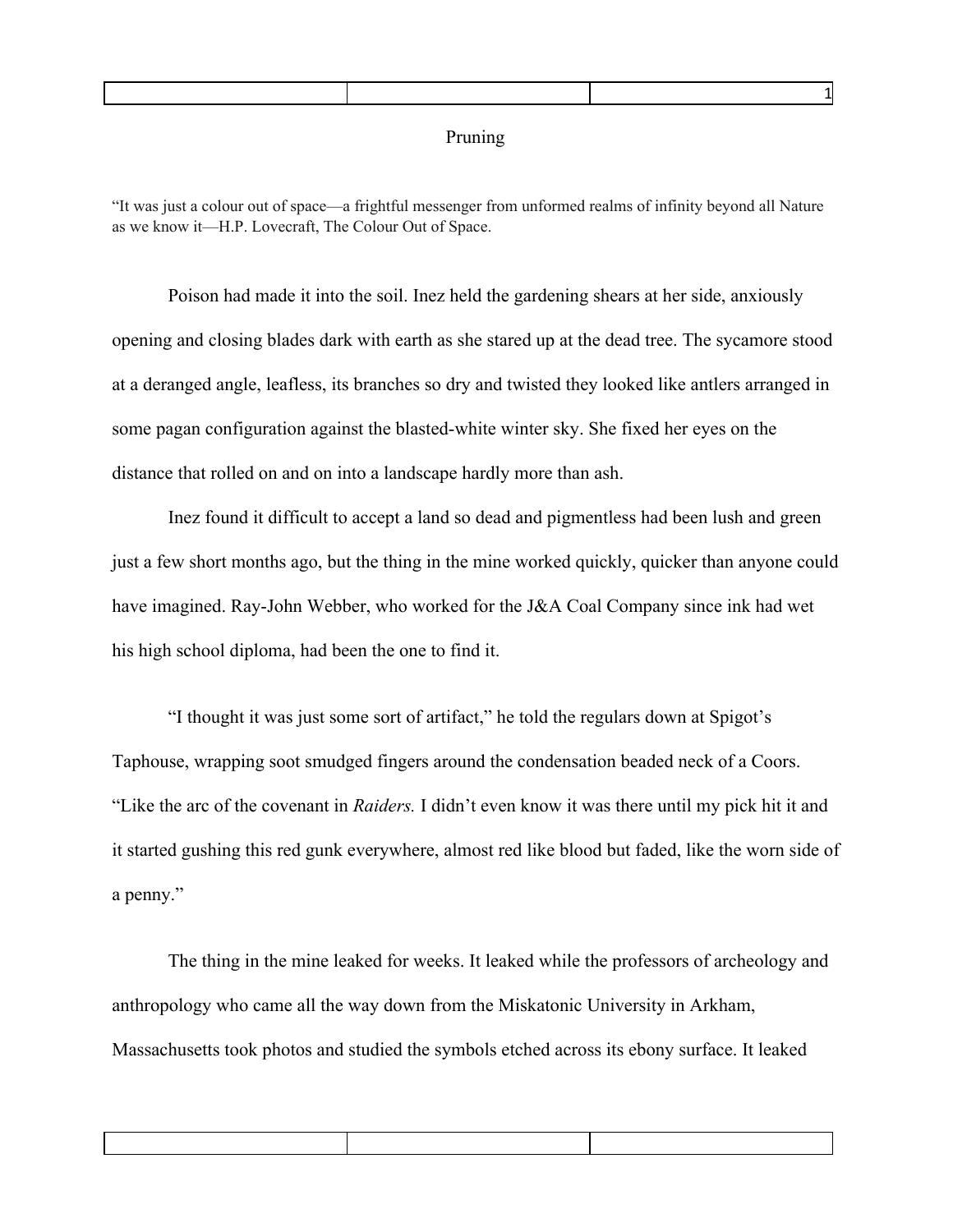until its strange fluid flooded the mineshafts and they waded through it with their jeans wrapped up to their knees. It leaked until its blood seeped deep into the soil. Nobody cared much, at least not until the bass and trout started to float dead-eyed in the river, a string of white bellies that flipped up and bobbed in water that had turned into the color of moving rust.

The river still ran red. Inez's grip tightened on the shears' rubber handles as she watched the rapids coil over each other like the dark bronze backs of copperheads. She thought of her mother, a good country woman who'd traveled to this land all the way from Venezuela, how the old woman would bend to the crops in the morning, muttering thanks in the manner her own mother had taught her. Inez didn't know poison had ebbed into the well. Her mother complained of feeling funny, not sick exactly, but not quite right either. She shut herself in her bedroom and napped off and on through two days. Inez was the one that found her. She dropped the breakfast tray she was carrying, both soup and the shattered china bowl scattering across the floor when she caught sight of her mother's eyes. They had filled up overnight, nothing more than two jellied eggs in an ashen face, a corpse staring through a hollowed body that had been eaten from the inside out.

Remembering her mother, watching the crimson current, Inez bent to the soil, the shadow of the way her mother would mutter thanks to the corn and, after sifting through the ash that had replaced the greenery, she slipped her finger between the shears—the first joint, the first segment, that crease in the flesh pinched between the serrated edges—and snipped. The tip of her pointer fell into the soil, small and pathetic, a pink rose petal with a half-chewed nail.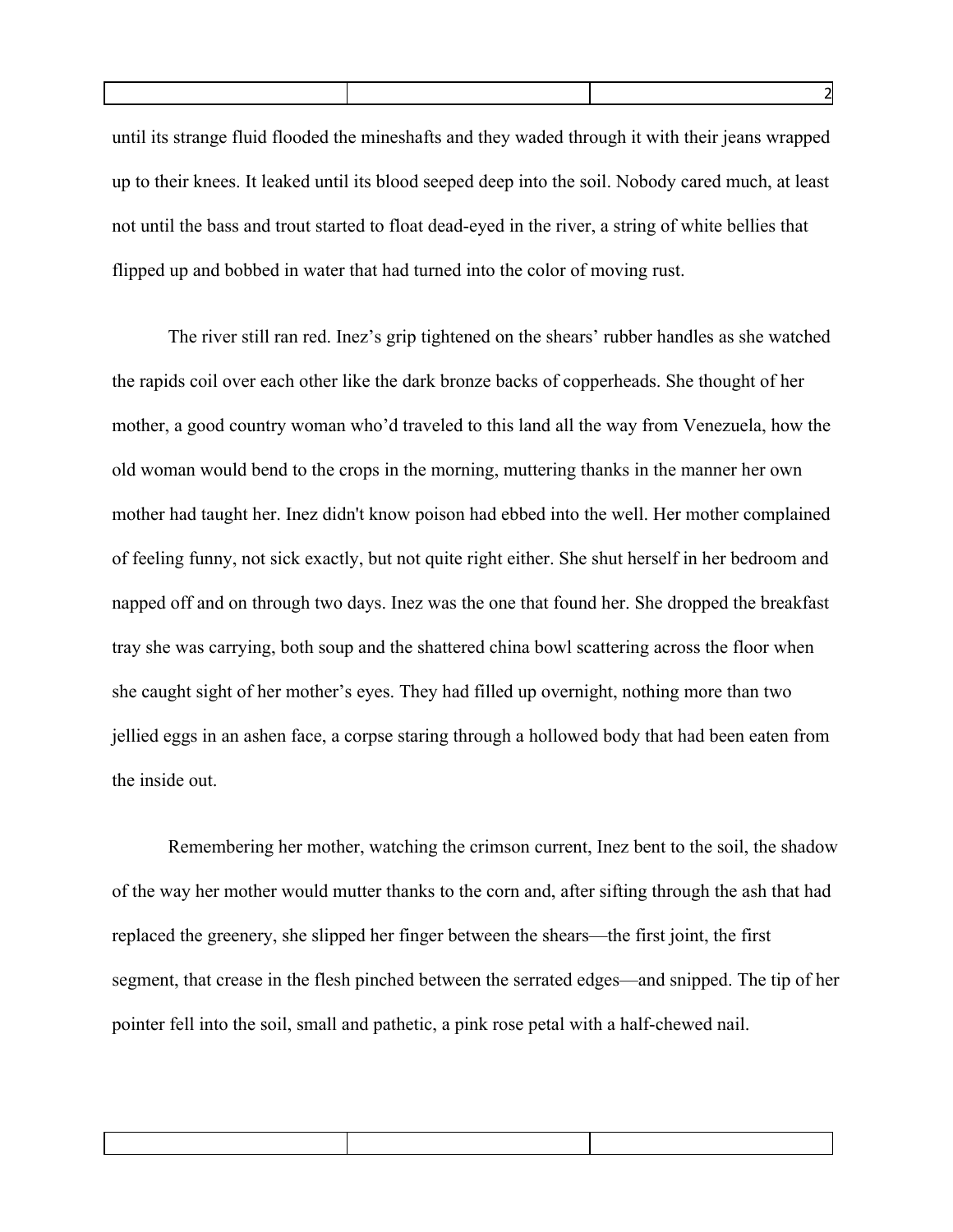The pain was hot and bright as the blood that gushed forth. Inez clenched her teeth, moved her finger up, the second joint, the second crease now snagged between the blades. Her husband had died next. Inez remembered seeing him that last time, only seeing his head shivering in the toilet at the hospital. He'd looked up once, blinking in confusion, unable to remember her name, and she missed the way he used to say it, each syllable spoken tenderly off the tip of the tongue, always like a song sung sweetly but out of sync. But by then he'd forgotten the sound, the poison he'd drunk clouded its shape, the memory of it leaking through his ears with the gray matter and brain that dribbled down his temples. She still wondered why the water had never made her sick, was still waiting for the signs: the veins that ran in a black web through skin, the teeth going loose in their beddings. Sometimes, after all she has lost, she probes her molars, hoping to feel one tilt, hoping for an end to all the pain.

Remembering her husband, Inez snipped the shears and the blood spattered onto the dirt in dark patterns she could almost read. She moved the blades farther down, the next segment, the rest of her finger trembling and waiting. She did not want to remember what came next, how by then the river had went to her father's brain, made him crazy, made him fanatic.

"It whispers. It talks. Can't you hear it? It mutters just beneath the rapids." He'd said after shoving Inez to the ground, wiry in old age but still unbelievably strong from the years he worked laying brick. Immovable as stone itself, he grabbed Inez's son, grabbed her Guillermo around the neck and guided him toward the copper tinted water.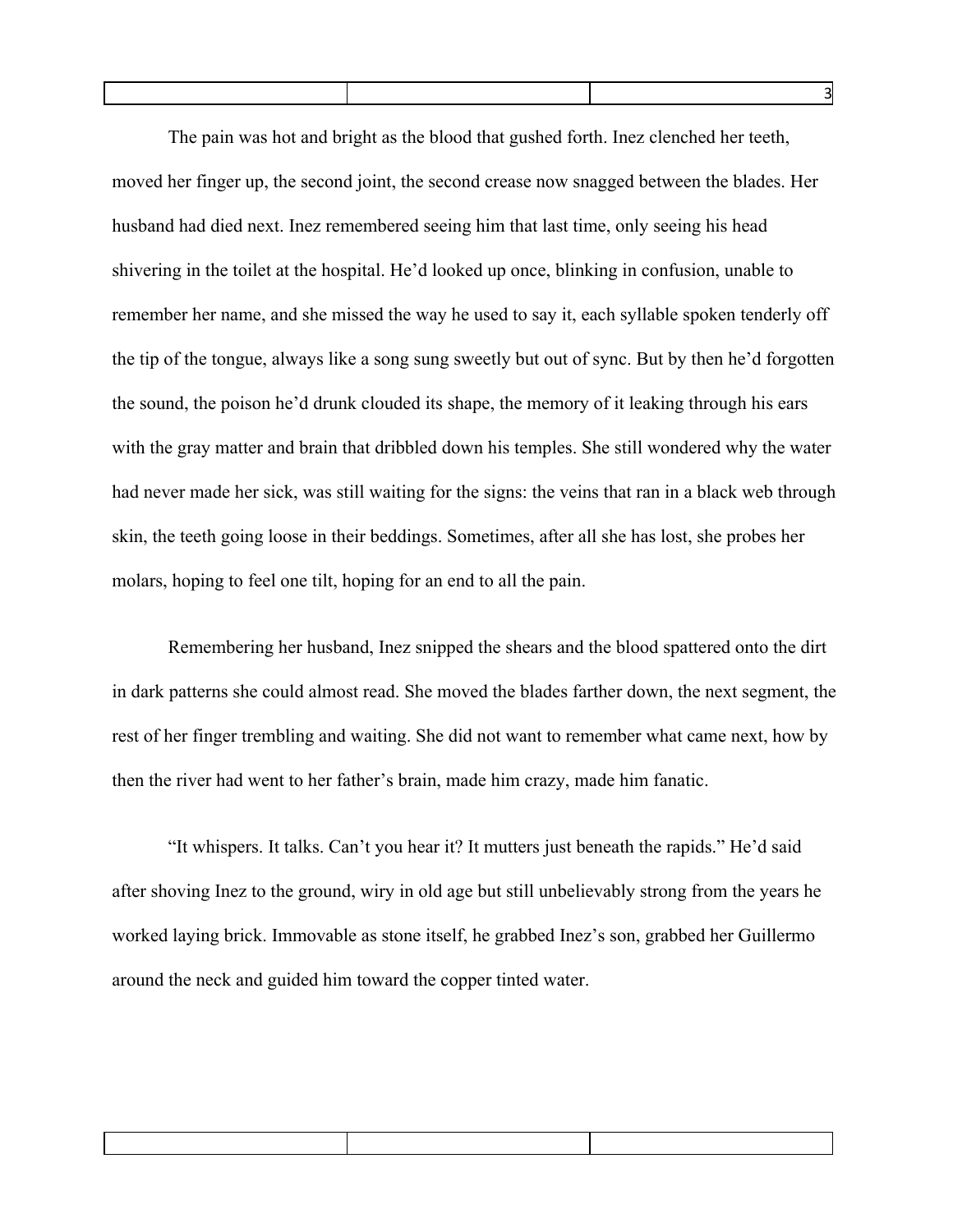"I can hear your mother," He gazed deep into the water's scarlet undulations. A blood drop emerged from the corner of one rheumy eye. "She cries out below the current. She says the most beautiful things await us all, the most beautiful colors, like Christmas lights in a rainstorm. *¡Novia! Mi astuta-loba, ya voy ¡quiero ver!*"

Inez's father edged off the muddy bank, the river frothing over he and Guillermo's shoes in foam the ugly shade of iodine. Guillermo reached for Inez, his stubby child-fingers splayed and grasping the open air.

## "Momma!"

Inez seized her father's arms, his muscles alive with insanity beneath her fingertips, jerking and twisting as if she she'd snatched hold of a sack stuffed with viscous centipedes instead of a man. Inez hadn't expected the knife, the small foldout blade he'd bought in Italy during his excursions in the Navy, the one she'd watched him whittle with on the porch countless times, so oddly gentle in the way he would manipulate its movements against the wood. There was none of that craftsman's care and skill when he plunged the knife into Inez's side, lodging blade between ribs.

Inez stumbled backwards, stricken into an appalled silence as she glanced down and saw where he had their family name *Vasquez* etched deep into the handle that now jutted from her stomach. Her father waded into the scarlet-kissed water with her son. He gripped the back of the boy's head, a twisted holy-man about to administer a blasphemous baptism.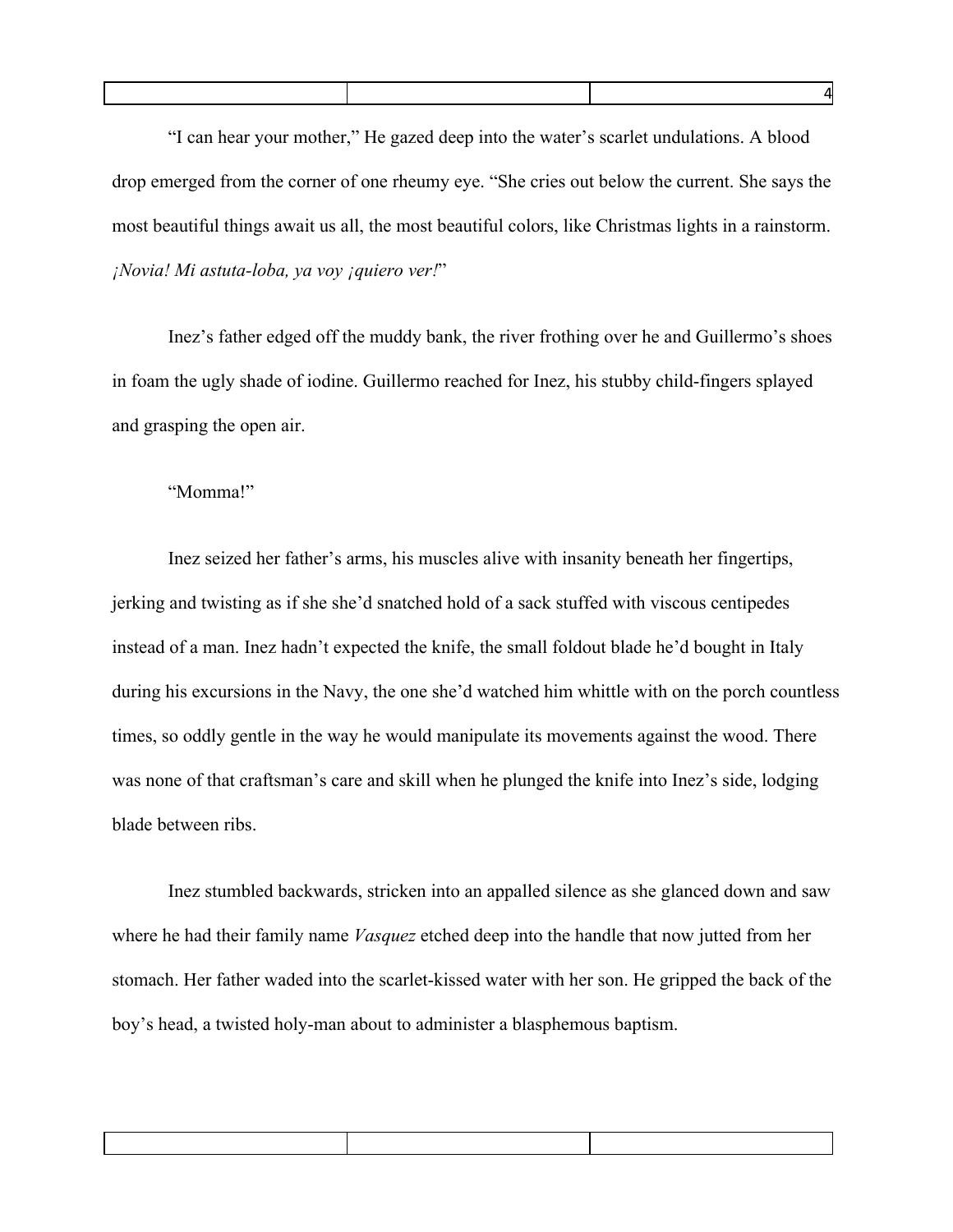"It's okay, *Nieto*," he said, soothing the boy. "Your grandmother says it's the most wonderful place. Can't you hear her in the water? She says it's a dream land. Don't be afraid, my little *pollito*. There are baseball fields there for you to play on where the children laugh until they scream because the games go on and on and on. There's snow cones there, too, the cherry syrup so sweet the coating never leaves your tongue, just stays there cloying and sour forever and ever."

He lowered Guillermo's head to the poison-apple colored water. "Can you smell it, *pollito*, can you smell the snow cones of your dreams, so sweet and maddening it's like sugared moth wings beating in your skull. That's the smell of dreams, *pollito*. Something familiar but not quite right. That's the smell of dreams."

Her father dunked Guillermo under, the bubbles from his scream churning in the coppery current. Inez tore the knife from her side and buried the blade deep into the soft crook of her father's neck. Warm blood gushed between her fingers, then streaked and vanished in the red water. He turned and looked at her, his expression wounded. Reaching up, he touched Inez's cheek the way he had when she was still a small child perched on his knee, his fingers feeling like they did then, tough and leathery from working with land and stone, but so gentle, always careful to use only the tips where there were no callouses.

"*Mi niña, pequeña angelita*, I only wanted to see the lights." The ones' in his eyes were already fading, and Inez clung to him, weeping into his bony shoulder and desperate not to let his body fall and become further desecrated by the red river.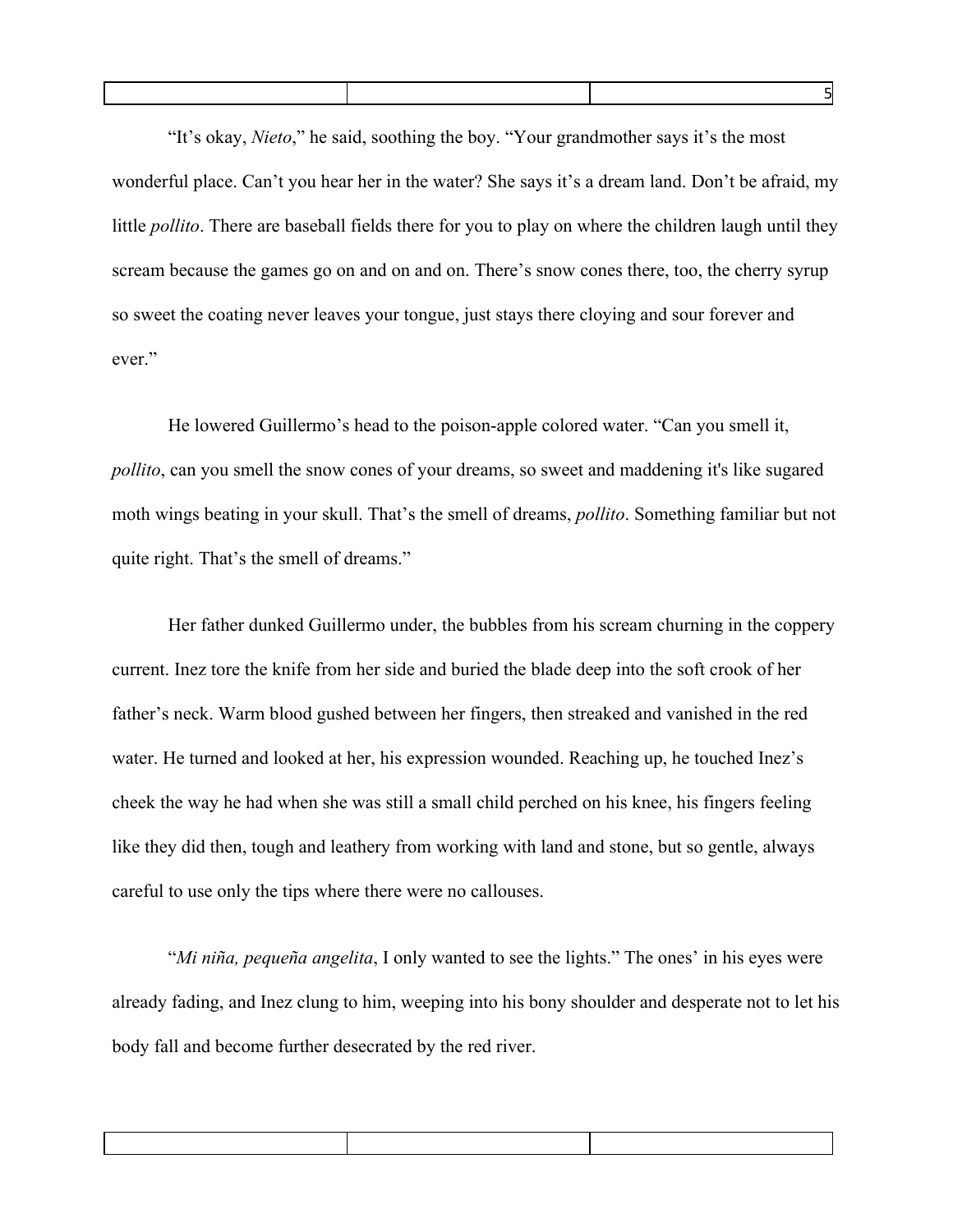Remembering the grizzled but careful touch of her father's fingertips, Inez clenched the gardening shears' rubber handles and snipped the third segment. The pink wad dropped bleeding with the others at her feet. She could feel herself growing weaker, unsteady from blood loss and oddly cold as the beginnings of shock began to ebb into her body. She moved the blades over the final crease of her index finger, set right against the bony ridge of her knuckle, the remainder a pale and bloodless stump that shuddered in the cold air.

It wasn't long before what Guillermo ingested from the river began to change him. His back pulled down into an arch as he walked, the spine bending him forward until his gait became a regressed troglodyte stoop, until finally instead of walking he rooted through the house on all fours, snorting and grunting in chopped, pig-squealed syllables that resembled nothing of humanity. Her sweet boy who she once watched sing in the lightest voice, unashamed before all his classmates at the Christmas assembly, began to warp before her eyes. The fingers on both hands melded together, becoming fleshy cloven hooves with two trowel shaped black nails. His nose upturning and flattening, the nostrils shrinking into bestial slits. It came so she couldn't stomach the sight of him anymore and locked him in the cellar. She did peek through the trapdoor once and saw a dark piggish shape crouched in corner so terrible that it made her scream at the top of her lungs and never want to open the cellar again.

It wasn't long before she began to hear the red river whispering, too, faint muttering voices that drifted across the fields that had withered to ash and crumbling charcoal, the voices of everyone she lost chanting promises of resurrection in turn for sacrifice. A pain in exchange for the pain she felt at each loss, crucial pieces of herself given for each loved-one taken. The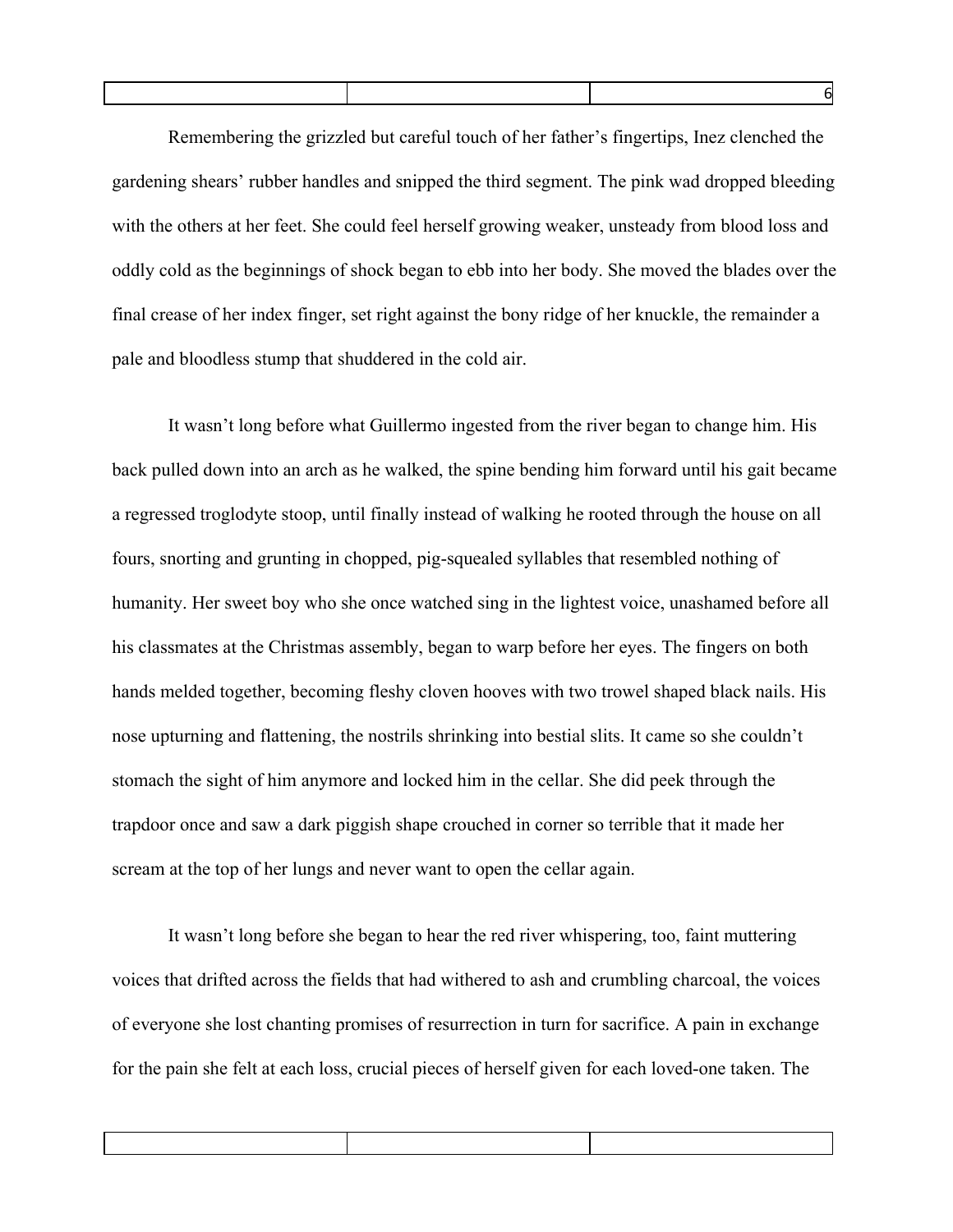| pieces and severed segments of her finger piled at her feet were offerings to their absence. It was |
|-----------------------------------------------------------------------------------------------------|
| a living thing, this river, a slithering copperhead-god that squirmed from a black universe older   |
| than time itself. Inez could see her family in the current—her mother, her father, her              |
| husband—distorted screaming reflections that shimmered across its faded bronze surface. Both        |
| her severed finger and the gardening shears dripped. There were still so many loved ones to go.     |

There was Auntie Maria who'd drowned herself in the river's depths, nothing more now than a body that floated and bloated the floral printed dress she always wore. There was Uncle Nino who used to do a spot-on yodel just like those old Ricola commercials until the river water rotted his esophagus and collapsed it into his chest. This wasn't even counting distant relatives: stupid cousin Stanley with the lisp, cousin Martha, George, Ronnie, Louisa, Jose, Winslow, Benny, Franklin, Joey, Rosie, Ricky, Caleb, Ronnie, Joe-Joe, Suzie, Larry, and even great uncle Tony with the limp. Southern family roots run deep.

Inez opened and closed the gardening shears and flexed her remaining fingers. She would probably have to finish off on her toes.

## Contributor's Note

Josh Wilson has been writing fiction and poetry for a little over seven years. His work has appeared in a few small indie-presses that publish the horror genre. His influences run from Clive Barker, Stephen King, and Shirley Jackson all the way down the spectrum to Franz Kafka, Cormac McCarthy, and William Gay. He spends most of his free time reading, spending time